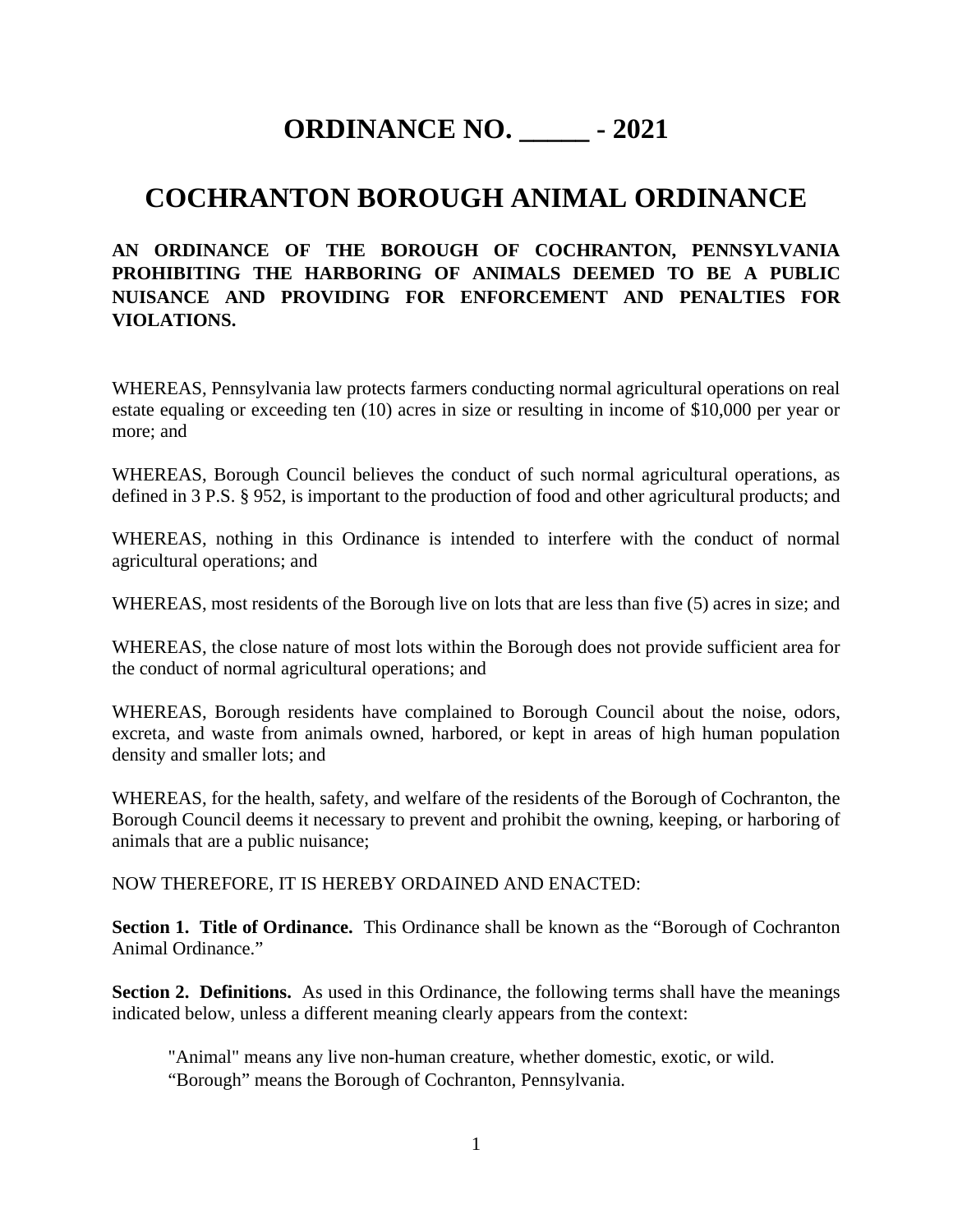"Domestic animal" means any animal normally and ordinarily held in captivity and raised in Northwest Pennsylvania for work, breeding, or agricultural purposes, or as a household pet.

"Exotic animal" means any animal not commonly found in the wild in Northwest Pennsylvania, except in a zoo.

"Fowl" means any type of chicken, duck, goose, turkey, or other game bird.

"Harbor" means to feed or house an animal within the Borough for three or more consecutive days or to have custody or control of an animal.

"Household pet" means any dog, cat, or other domestic animal normally and ordinarily kept in or about a residence. The term shall not include livestock, fowl, pigeons, wild animals, exotic animals, or any large domestic animal that is not normally and ordinarily kept in or about residences in Northwest Pennsylvania. Household pet may include rabbits, guinea pigs, mice, reptiles, birds, dogs, and cats that are commonly sold and kept as pets.

"Keep" means to allow an animal to remain for three or more consecutive days on real estate located within the Borough and owned controlled by the person.

"Livestock" means cattle, cows, sheep, horses, hogs, goats, llamas, alpacas, bison, bees, and similar animals normally and ordinarily kept in or about farms in Northwest Pennsylvania.

"Normal agricultural operation" shall have the same meaning as defined by 3 P.S. § 952, as such may be amended by the General Assembly.

"Own" shall have its standard legal definition, including but not limited to the legal right to custody, control, or disposition of an animal.

"Person" means any person, partnership, corporation or other legal entity owning, keeping, or harboring one or more animals. An animal shall be deemed to be harbored if it is fed or sheltered for three consecutive days or more.

"Wild animal" means any non-human primate, raccoon, skunk, fox, poisonous snake, leopard, panther, tiger, lion, lynx, bear, deer, or any other animal which can normally be found in a wild state and is not normally or ordinarily kept as a household pet or livestock.

**Section 3. Keeping Certain Animals Prohibited.** No person shall own, harbor, or keep any animal anywhere within the Borough, except for the following:

- a. Persons may keep household pets, subject to the requirements of Section 4 below.
- b. Persons may keep livestock and/or fowl if the person is engaged in normal agricultural operations, subject to the requirements of Section 5 below. Persons not engaged in normal agricultural operations shall not be permitted to own, harbor, or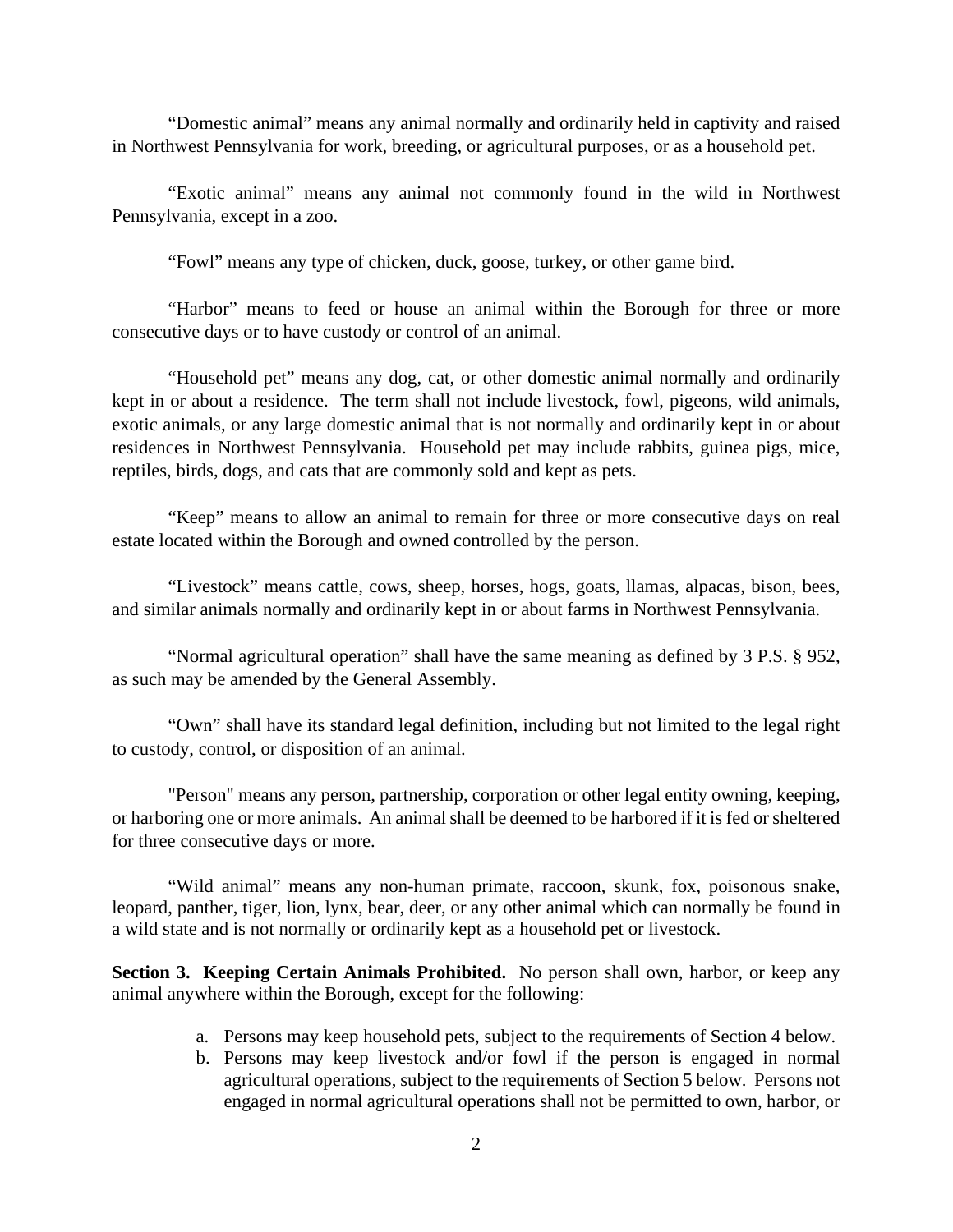keep any livestock or fowl within the Borough unless the livestock or fowl are on kept on real estate equaling or exceeding five (5) acres in size and in a manner consistent with the requirements of Section 5 below.

**Section 4. Regulations for Household Pets.** No person shall own, harbor, or keep any household pet anywhere within the Borough except in compliance with this Section 4.

- a. Household pets shall be confined in appropriate quarters, runs, ties, or pens, no part of which shall be closer than 15 feet from the exterior of a dwelling other than the dwelling of the person owning, keeping, or harboring the household pet. Any quarters shall be of sufficient size and construction to be conducive to the household pet's health, shall be properly maintained, and shall have adequate sanitary drainage.
- b. No household pet shall be allowed to roam or run at large. Every household pet shall be confined to the real estate of the person owing, keeping, or harboring the household pet, or if away from such real estate, the household pet shall be physically controlled by means of a leash, chain, collar, harness, or other suitable means.
- c. Every person owning, keeping, or harboring a household pet shall use care to avoid the deposit of excreta by the household pet on real estate other than his or her own. Every person owning, keeping, or harboring a household pet that deposits excreta on any real estate other than his or her own shall immediately collect and remove such excreta.
- d. Every person owning, keeping, or harboring a household pet shall collect and dispose of such household pet's excreta no less than weekly. Any container into which excreta is deposited shall be fly-proof and vermin-proof.
- e. Every person owning, keeping, or harboring a household pet shall keep all feed therefor to be kept in a container that is fly-proof and vermin-proof.
- f. No person shall own, keep, or harbor one or more household pets in a manner that leads to unsanitary, unhealthy, or hazardous conditions.
- g. No person shall own, keep, or harbor a household pet that barks, cries, whines, screeches, yelps, bays, howls or makes other noises in an excessive, continuous, or untimely fashion and audible from real estate other than that of the person owning, keeping, or harboring the household pet.
- h. No person shall own, keep, or harbor a household pet in a manner that permits noxious, harmful, or offensive odors to be detectable from real estate other than that of the person owning, keeping, or harboring the household pet.
- i. No person shall own, keep, or harbor a household pet that pursues, menaces, or harasses other persons lawfully going about their business on public or private property.
- j. No person owning, keeping, or harboring a household pet shall allow the household pet to trespass upon or harm property that does not belong to such person.

**Section 5. Regulations for Livestock and Fowl.** No person shall own, harbor, or keep any livestock or fowl anywhere within the Borough except in compliance with this Section 5.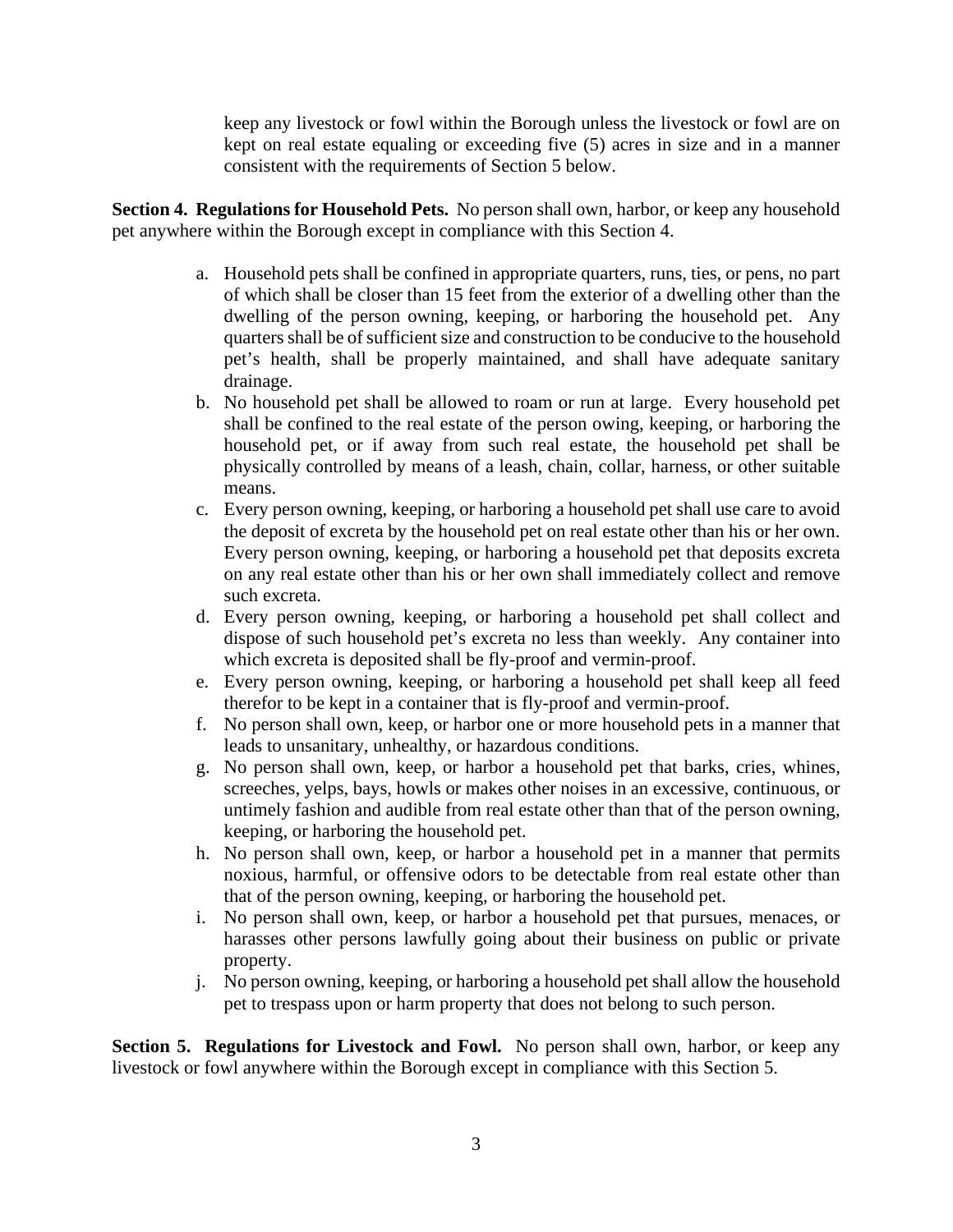- a. Livestock and fowl shall be confined in appropriate quarters, runs, ties, pens, coops, or fields no part of which shall be closer than 15 feet from the exterior of a dwelling other than the dwelling of the person owning, keeping, or harboring the livestock or fowl. Any such quarters, runs, ties, pens coops, or fields shall be of sufficient size and construction to be conducive to the livestock or fowl's health, shall be properly maintained, and shall have adequate sanitary drainage.
- b. No livestock or fowl shall be allowed to roam or run at large. All livestock and fowl shall be confined to the real estate of the person owing, keeping, or harboring the livestock or fowl, or if away from such real estate, the livestock or fowl shall be physically controlled by suitable means.
- c. Every person owning, keeping, or harboring livestock or fowl shall use care to avoid the deposit of excreta by the livestock or fowl on real estate other than his or her own. Every person owning, keeping, or harboring livestock or fowl that deposits excreta on any real estate other than his or her own shall immediately collect and remove such excreta.
- d. Every person owning, keeping, or harboring livestock or fowl shall collect and dispose of such livestock or fowl's excreta in a manner consistent with normal agricultural operations in the Commonwealth of Pennsylvania.
- e. No person shall own, keep, or harbor livestock or fowl in a manner that leads to unsanitary, unhealthy, or hazardous conditions.
- f. No person shall own, keep, or harbor livestock or fowl that pursues, menaces, or harasses other persons lawfully going about their business on public or private property.
- g. No person owning, keeping, or harboring livestock or fowl shall allow the livestock or fowl to trespass upon or harm property that does not belong to such person.

**Section 6. Public Nuisance.** Any animal that is owned, harbored, or kept within the Borough in violation of Sections 3, 4, or 5 of this Ordinance is declared to be a public nuisance, except for animals owned, harbored, or kept in the course of normal agricultural operations.

**Section 7. Penalties.** Any person who owns, harbors, or keeps an animal that constitutes a public nuisance, as declared and defined herein, is hereby deemed to have committed a summary offense and, upon conviction thereof, shall be sentenced to pay a fine as specified below, plus court costs. Each day upon which any animal or any person owning, harboring, or keeping such animal acts in a manner which constitutes a public nuisance shall constitute a separate offense.

- a. Except as otherwise provided below, the fine to be imposed upon conviction shall be:
	- i. For a first offense, not less than \$25.00 nor more than \$300.00;
	- ii. For a second offense, not less than \$100 nor more than \$300; and
	- iii. For a third or subsequent offense, not less than \$200.00 nor more than \$300.00.
- b. For any person who owns or harbors any wild animal or exotic animal, the fine to be imposed upon conviction shall be:
	- i. For a first offense, not less than \$150.00 nor more than \$300.00; and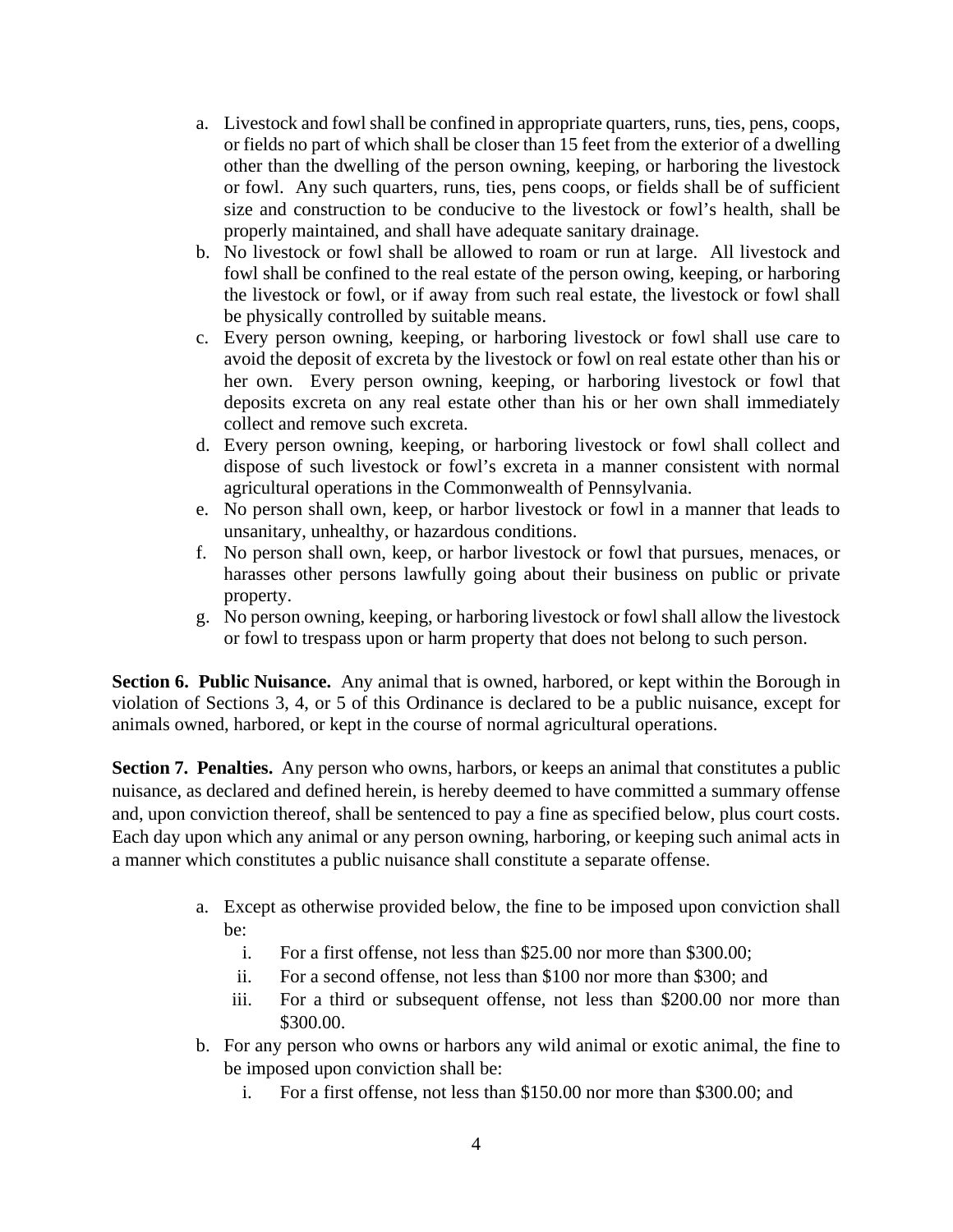ii. For a second or subsequent offense, \$300.00.

**Section 8. Enforcement.** The Police Department of the Borough of Cochranton is hereby empowered to enforce this Ordinance by issuance of non-traffic summary offense citation.

**Section 9. Impoundment.** Any animal that constitutes a public nuisance may be taken by the Police Department, humane officer, or any other lawfully warranted enforcement officer and impounded at the Crawford County Humane Society's shelter and there confined in a humane manner. An owner reclaiming an impounded animal shall pay to the Crawford County Humane Society such fee as the Crawford County Humane Society shall, from time to time, impose for the care and maintenance provided to the animal.

### **Section 10. Grandfathered Ownership.**

- a. This Ordinance shall not apply to any person owning, harboring, or keeping livestock or fowl on real estate smaller than five (5) acres in size on the effective date of this Ordinance, provided that such person complies with the requirements of Section 5 of this Ordinance. This provision shall exempt the replacement of deceased or sold livestock or fowl from the general prohibition on real estate smaller than 5 acres if such replacement occurs within six (6) months. This provision shall not exempt a person who increases the number of livestock or fowl owned, harbored, or kept on such real estate. This provision is personal and nontransferrable to any other person or location.
- b. The 15-foot setback requirement contained in Section 5(a) of this Ordinance shall not apply to any existing quarters, runs, ties, pens, coops, fields, or fences on the effective date of this Ordinance. This provision shall exempt a person who replaces or repairs quarters, runs, ties, pens, coops, fields, or fences existing on the effective date of this Ordinance. This provision only exempts the existing footprint of the quarters, runs, ties, pens, coops, fields, or fences that extend beyond the 15-foot setback requirement. This provision shall not exempt a person who enlarges such quarters, runs, ties, pens, coops, fields, or fences to extend within 15 feet of a neighboring property. This exemption is not personal, but shall run with the land.

#### **Section 11. Repeal and Conflicts.**

- a. Ordinance 2 1997 (Animal Waste) and Ordinance 3 2008 (Animal Noise) are hereby repealed in their entirety. If any conflict exists between this Ordinance and any other Ordinance, the terms of this Ordinance shall prevail.
- b. Nothing in this Ordinance shall be interpreted in a manner that conflicts with the conduct of normal agricultural operations, as defined in 3 P.S. § 952.

**Section 12. Headings.** The use of headings and titles is intended for reference purposes only, and shall not be construed to restrict or limit the effect of any provision in this Ordinance.